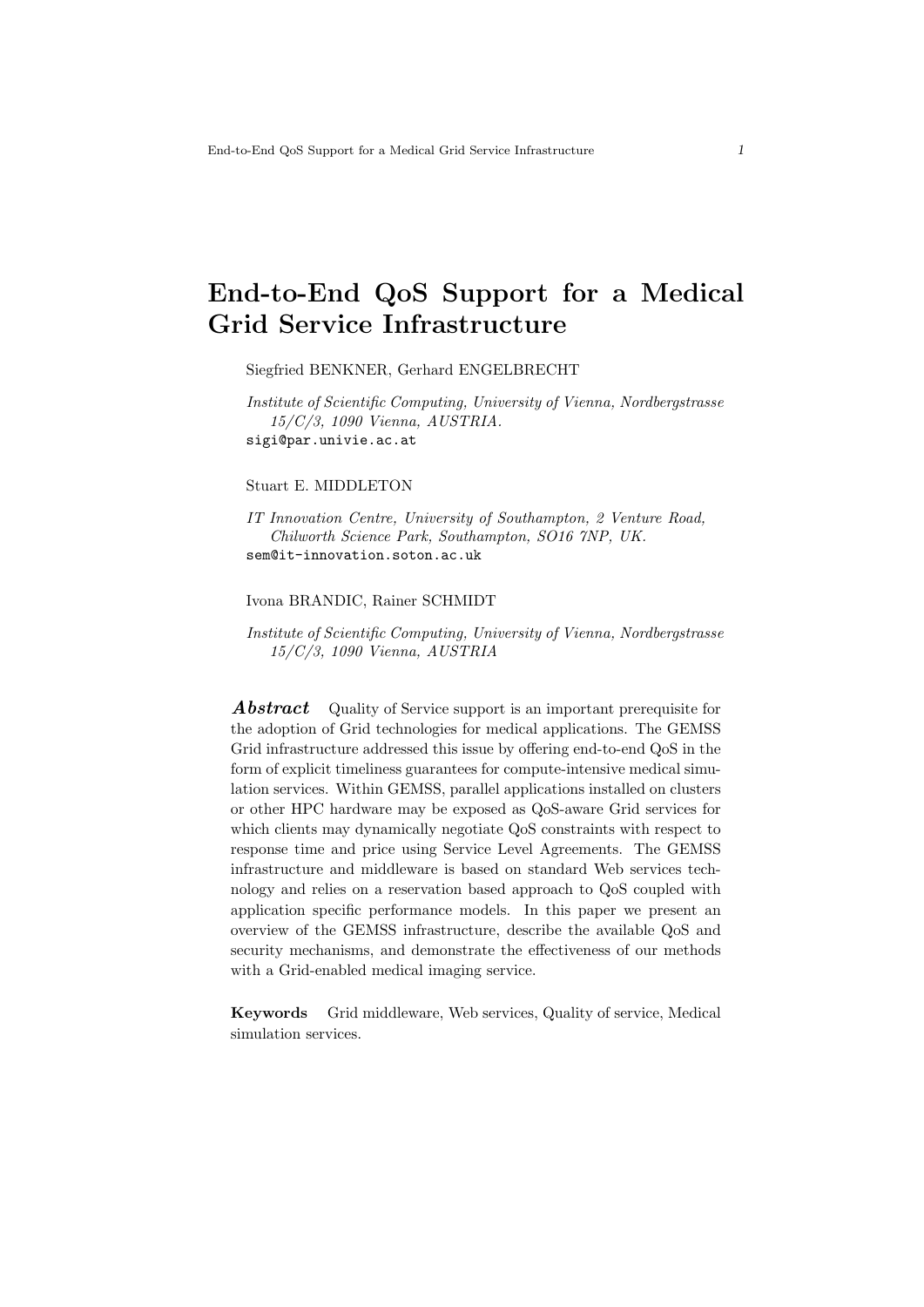### §1 Introduction

The GEMSS Project 17) has developed a secure, service-oriented Grid infrastructure for the provision of advanced medical simulation applications as Grid services <sup>4, 22)</sup>. The medical prototype applications considered in GEMSS include maxillo-facial surgery simulation  $23$ , neuro-surgery support  $36$ , radiosurgery planning  $^{16}$ , inhaled drug-delivery simulation  $^{24}$ , cardio-vascular simulation  $25$  and advanced image reconstruction  $3$ . At the core of these bio-medical simulation applications are computationally demanding methods such as parallel Finite Element Modeling, parallel Computational Fluid Dynamics and parallel Monte Carlo simulation, which are realized as remote Grid services running on clusters or other parallel computing platforms. To enable the use of Grid services in a clinical environment, predictability of response times is of utmost importance. Addressing this issue, we have developed a flexible end-to-end Quality of Service (QoS) infrastructure for providing explicit response time guarantees for simulation services which are executed remotely on a Grid host. Response time guarantees are usually negotiated dynamically between a client and potential service providers on a case-by-case basis.

The GEMSS project went beyond a model of cost free sharing of Grid resources, to a business oriented Grid model, where services are offered by service providers within an economic context. Therefore, GEMSS also addresses the realization of Grid business models, and services may be configured to support dynamic price negotiation as well. QoS guarantees agreed between a service consumer and a service provider are expressed in form of a Web Service Level Agreement (WSLA) 40). Besides explicitly negotiable QoS guarantees, the GEMSS infrastructure provides implicit QoS by realizing highest security levels and by supporting error recovery.

The GEMSS Grid infrastructure and middleware has been built on top of standard Web services technologies 35, 39, 41) ensuring future extensibility and interoperability. Furthermore, GEMSS addresses privacy, security and other legal concerns by examining and incorporating into its Grid services the latest laws and EU regulations related to providing medical services over the Internet <sup>29)</sup>.

In this paper we present an overview of GEMSS, outline the provision of parallel simulation codes running on clusters as Grid services, and describe the QoS support infrastructure in more detail. Section 2 presents an overview of the GEMSS Grid infrastructure and discusses the provision of applications as Grid services. Section 3 describes the GEMSS QoS infrastructure and the basic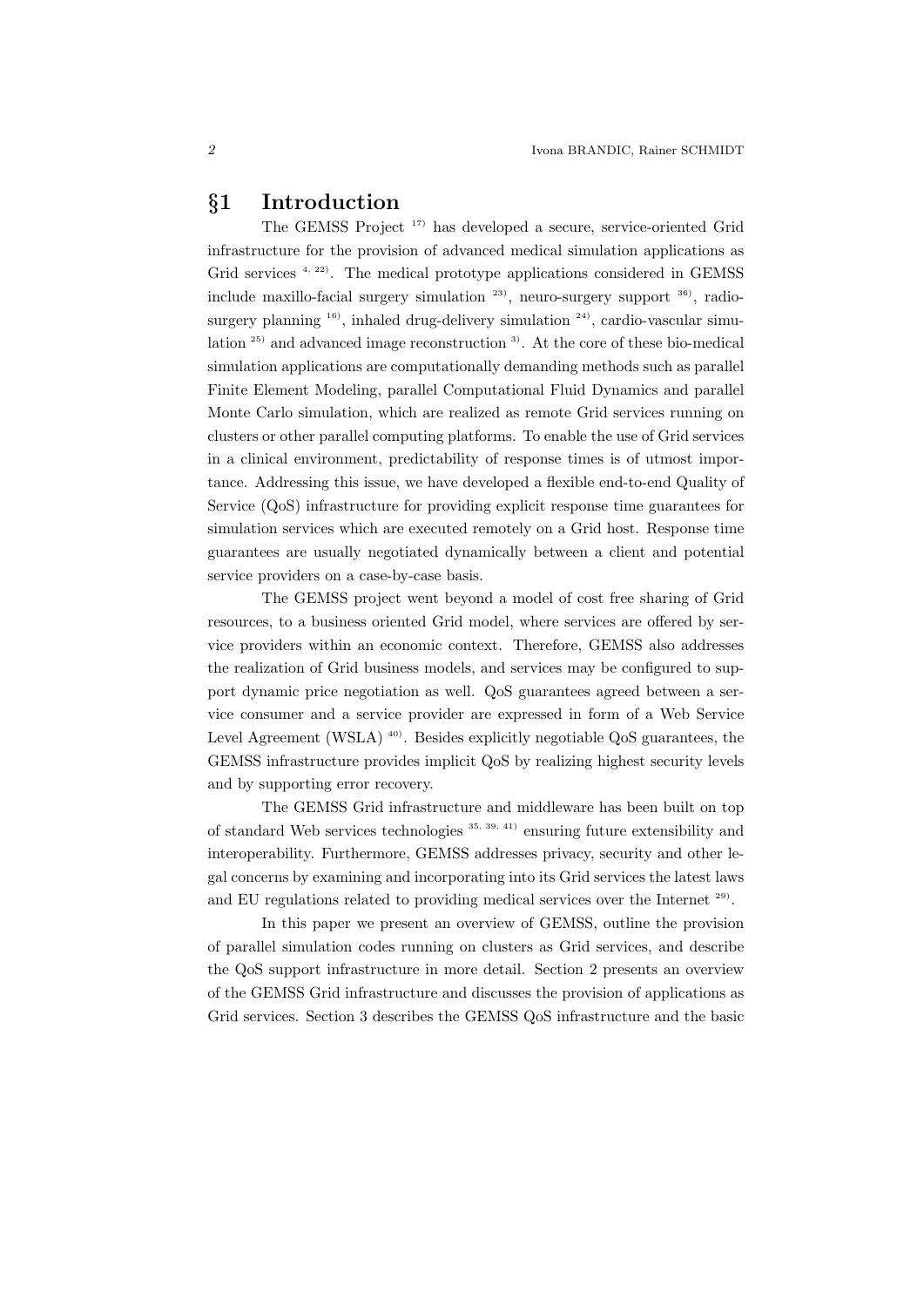End-to-End QoS Support for a Medical Grid Service Infrastructure 3

strategy for QoS negotiation. Section 4 discusses security and legal issues pertaining to the Grid provision of medical simulation services. Section 5 presents a case study of a medical image reconstruction service. Finally, a discussion of related work and conclusions are presented in Sections 6 and 7, respectively.

### §2 GEMSS Grid Infrastructure

The GEMSS infrastructure is based on a service-oriented architecture comprising multiple clients and services, one or more service registries, and a certificate authority. Service registries maintain a list of service providers and the services they support. The certificate authority provides the basis for an operational PKI infrastructure based on X.509 certificates for establishing an identity for clients and service providers as well as for realizing transport and message layer security. Grid Clients are usually Internet-enabled PCs or workstations with GEMSS client software installed that permits communication with a service provider through the GEMSS middleware. The client side applications handle the creation of service input data and visualization of service output data. GEMSS services encapsulate native HPC applications (usually parallel simulation kernels written in Fortran or C and MPI) and provide support for QoS negotiation, data staging, job execution, job monitoring, and error recovery. GEMSS services are defined via WSDL and securely accessed using SOAP messages. For large file transfers SOAP attachments are utilized.

#### 2.1 Service Access Model

GEMSS supports a three step process to job execution. First there is an initial business step, where accounts are opened and payment details fixed. Next there is a quality of service negotiation step, where a job's quality of service and price, if not subject to a fixed price model, is negotiated and agreed. Finally, once a QoS contract is in place, the job itself can be submitted and executed. Since GEMSS supports a client driven approach for accessing services, it is not required that holes be tunneled through site firewalls. End-to-end security is realized on top of transport layer security (HTTPS, SSL) and message layer security utilizing WS-Security standards <sup>41</sup>.

#### 2.2 Service Provision Infrastructure

Figure 1 depicts the main architectural components of the GEMSS service provision infrastructure. Medical simulation applications are exposed as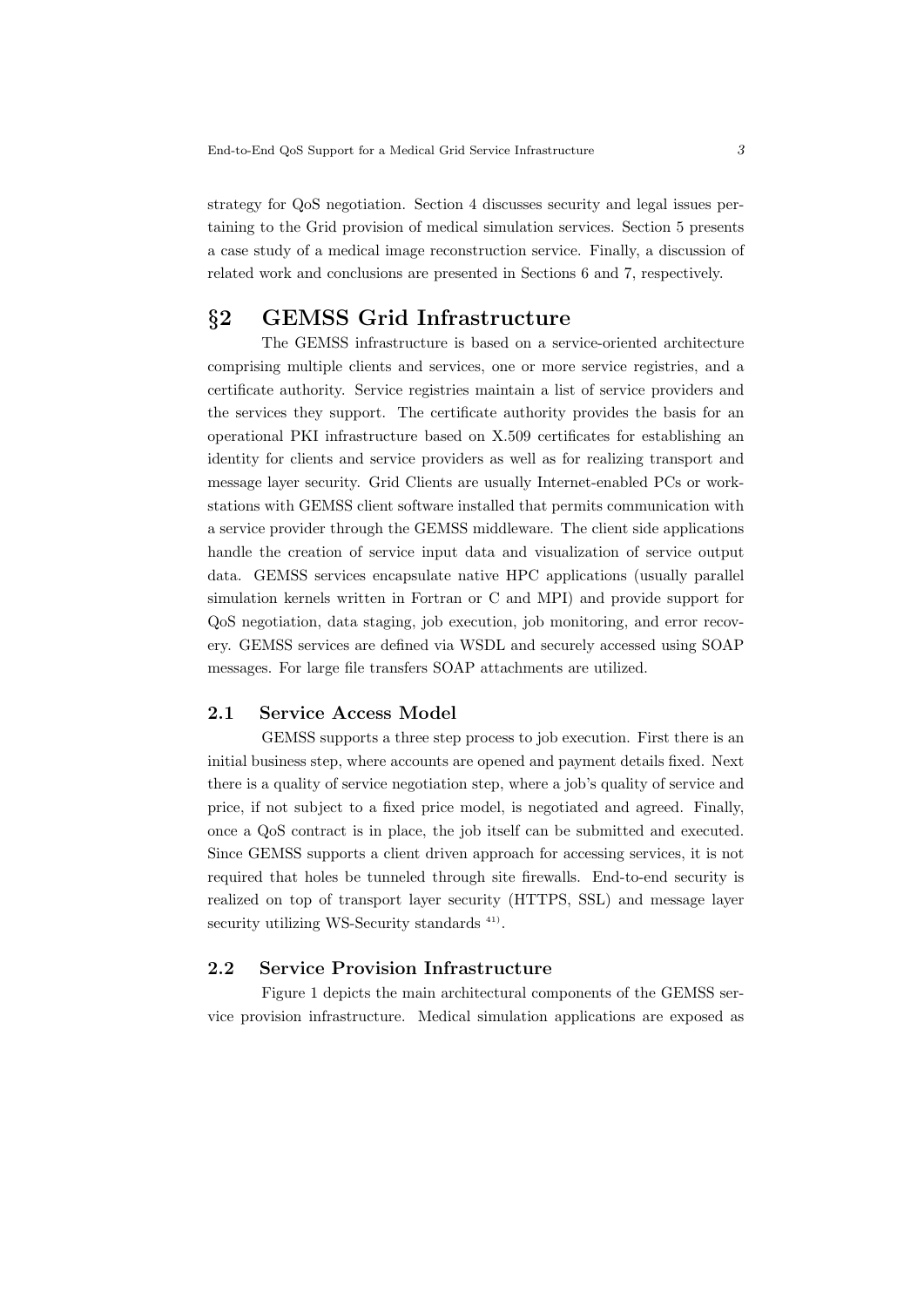Fig. 1 GEMSS service provider infrastructure.

Web Services and hosted using a Web server and a service container (Apache and Tomcat/Axis). The quality of service management component handles reservation with the resource manager and provides input to the quality of service negotiation process. The error recovery component handles check pointing and re-starting of applications if required. The logger manages a database for logging auditable information and a low level system log for event logging. The session management component manages a state database that contains information about any client-service interaction allowing it to be resumed at a later time if the user logs off.

The provision of medical simulation applications as Grid services is based on the concept of generic application services  $5$ . A generic application service comprises configurable software components with common methods for data staging, remote job management, error recovery, and QoS support, which are to be supported by all GEMSS services. In order to customize the behavior of these methods for a specific application, an XML application descriptor has to be provided. The application descriptor usually specifies the input/output files, the script for initiating job execution, and, as described in Section 3, a set of QoS parameters and corresponding QoS models.

In order to provide support for automatic service deployment, a corresponding deployment tool has been developed. The deployment tool enables the user to enter the information required in an application descriptor via a GUI and to control the deployment process. Internally, the deployment tool creates the XML application descriptor, generates an appropriately customized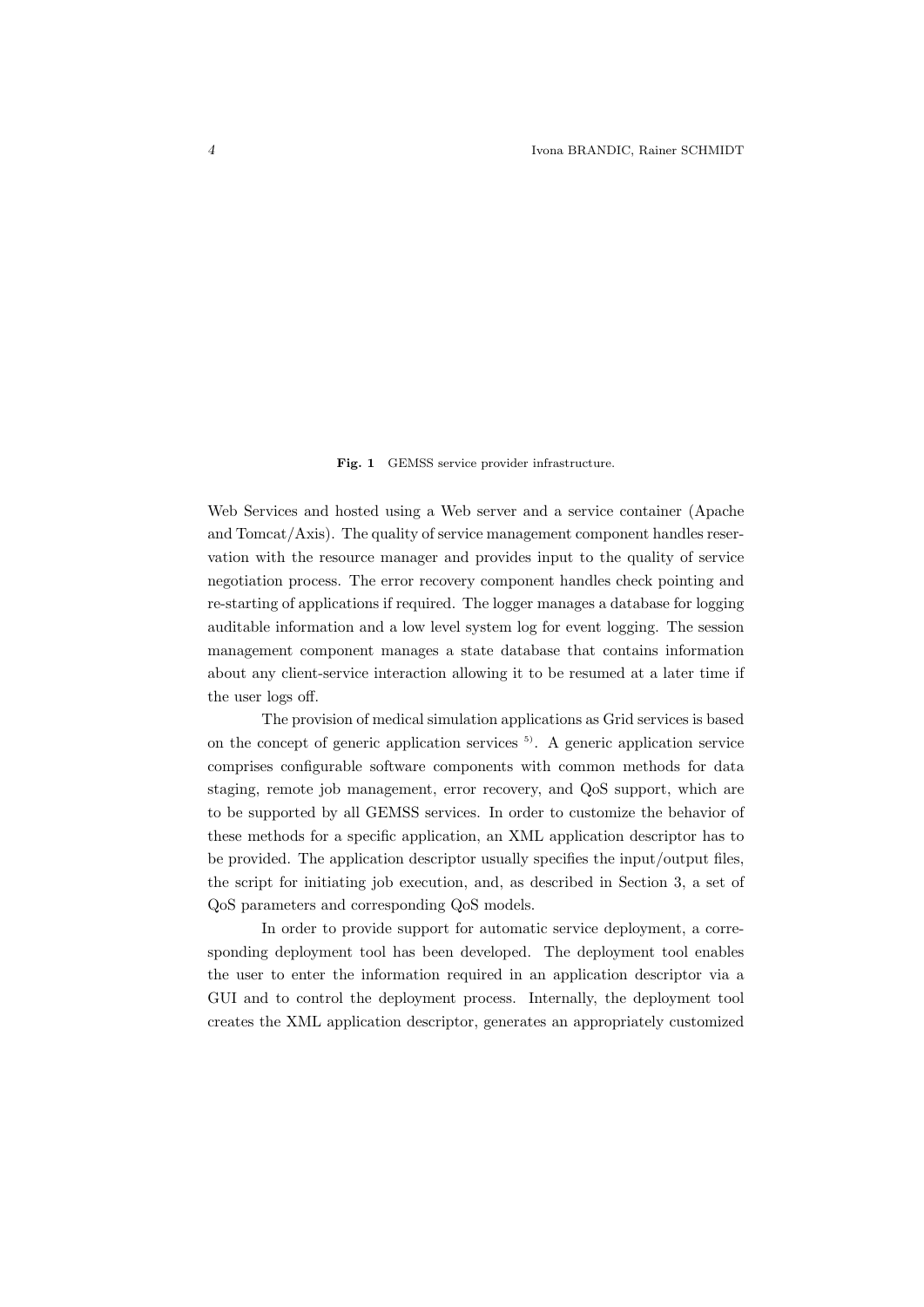Web service which encapsulates the application, publishes the corresponding WSDL document in a registry service, and finally deploys the service within the GEMSS hosting environment which is based on Apache Tomcat/Axis  $1, 38$ . Usually during this process no application code changes are required, provided the application can already be executed in batch mode and that files in I/O operations are not accessed with absolute path names.

#### 2.3 Client Infrastructure

The main architectural components of the GEMSS client infrastructure are shown in Figure 2.

#### Fig. 2 GEMSS client infrastructure

The client-side application code usually relies on the GEMSS client application programming interface (API) which hides most of the complexity of dealing with remote services from the client-side application developer by providing appropriate service proxies. The high-level client API provides several different methods for discovering and selecting services. All these methods return service proxies, which can then be used to interact with services without having to deal with the complexities of client-side stub generation. Service proxies are in charge of discovering services and negotiate with Grid services to run jobs. The session management component manages client sessions, and a security context is maintained allowing authentication of the current user and providing the access criteria for the certificate and key stores. A service discovery component is provided for looking up suitable services in a service registry. Marshalling and security is handled transparently to the client application at the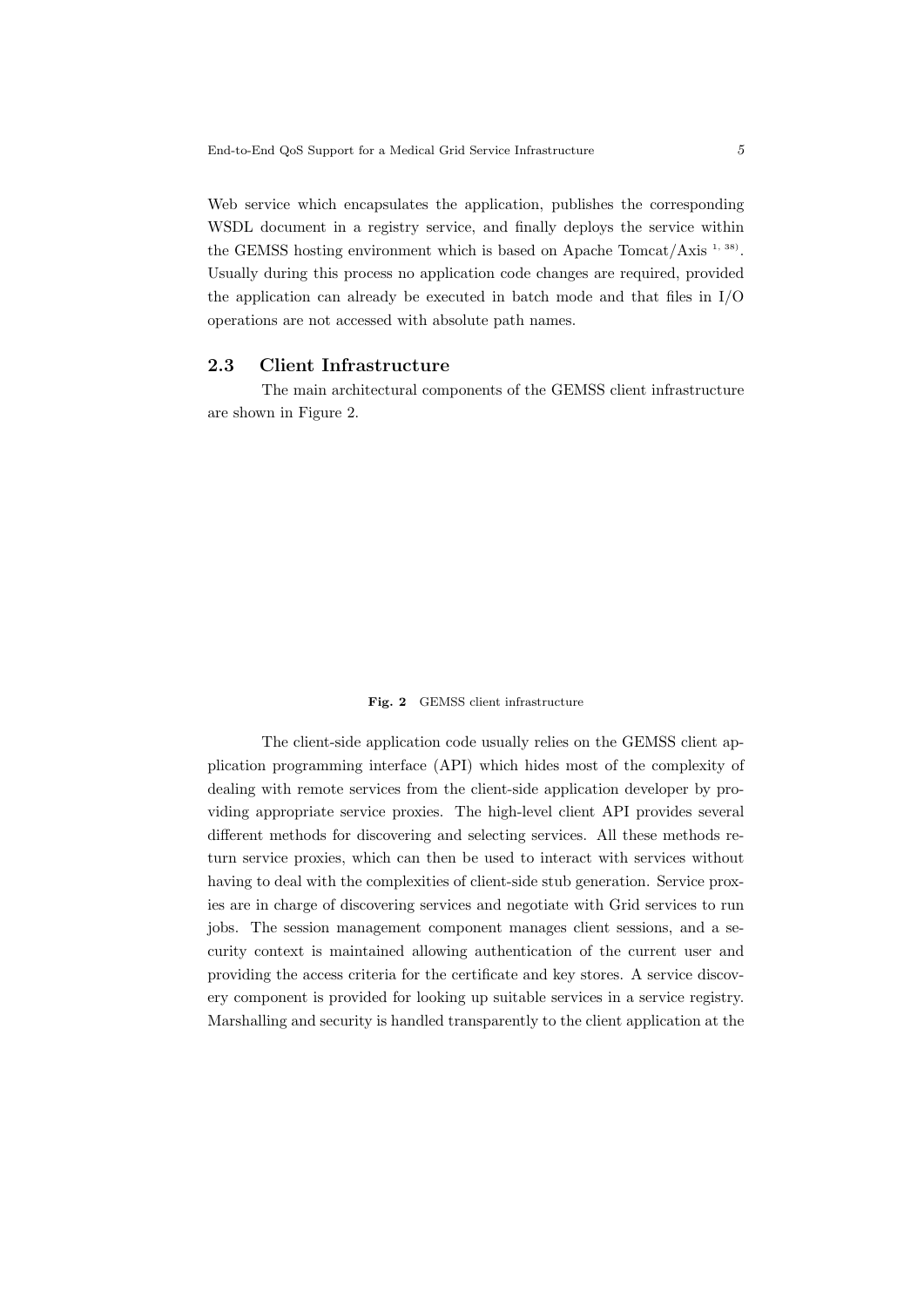lowest two layers of the API and completely hidden from the user. This prevents the user from dealing with low-level issues such as message generation, signing, and encryption. However, each client is required to obtain a valid certificate from the GEMSS CA in order to access GEMSS services.

The client typically runs a business workflow to open negotiations with a set of service providers for a particular application. The quality of service negotiation is then run to request bids from all interested service providers who can run the clients jobs subject to QoS criteria required by the client; this results in a contract being agreed with a single service provider. The client then uploads the job input data to the service provider and starts the server side application by calling appropriate methods of the service.

The client infrastructure is centered on a pluggable client side component framework which provides support for dynamic configuration and replacement of client-side components.

### §3 QOS Support

Using the GEMSS infrastructure, medical simulation applications available on clusters or other parallel hardware may be exposed as QoS-aware services which are capable of negotiating with clients QoS guarantees on execution time, price and others. The GEMSS QoS negotiation mechanisms enable a client to negotiate with one or more service providers the required end-time at which the results of a time-critical simulation job have to be ready. Service providers utilize machine-specific application performance models in order to estimate the required execution time for a specific job based on input meta-data supplied by the client during QoS negotiation. In order to ensure the availability of appropriate computing resources for a service request, the QoS infrastructure relies on a scheduling system that provides support for advance reservation  $34$ .

#### 3.1 QoS Infrastructure

Figure 3 presents the main parts of the GEMSS QoS infrastructure separated into client-side and service-side parts. The service-side QoS management module is centered around the QoS manager, which interacts with the resource manager, the application performance model and the business model. The QoS infrastructure relies on four different XML schemata for the specification of QoS descriptors, request descriptors, performance descriptors and machine descriptors. The QoS event database is utilized by the QoS manager and the QoS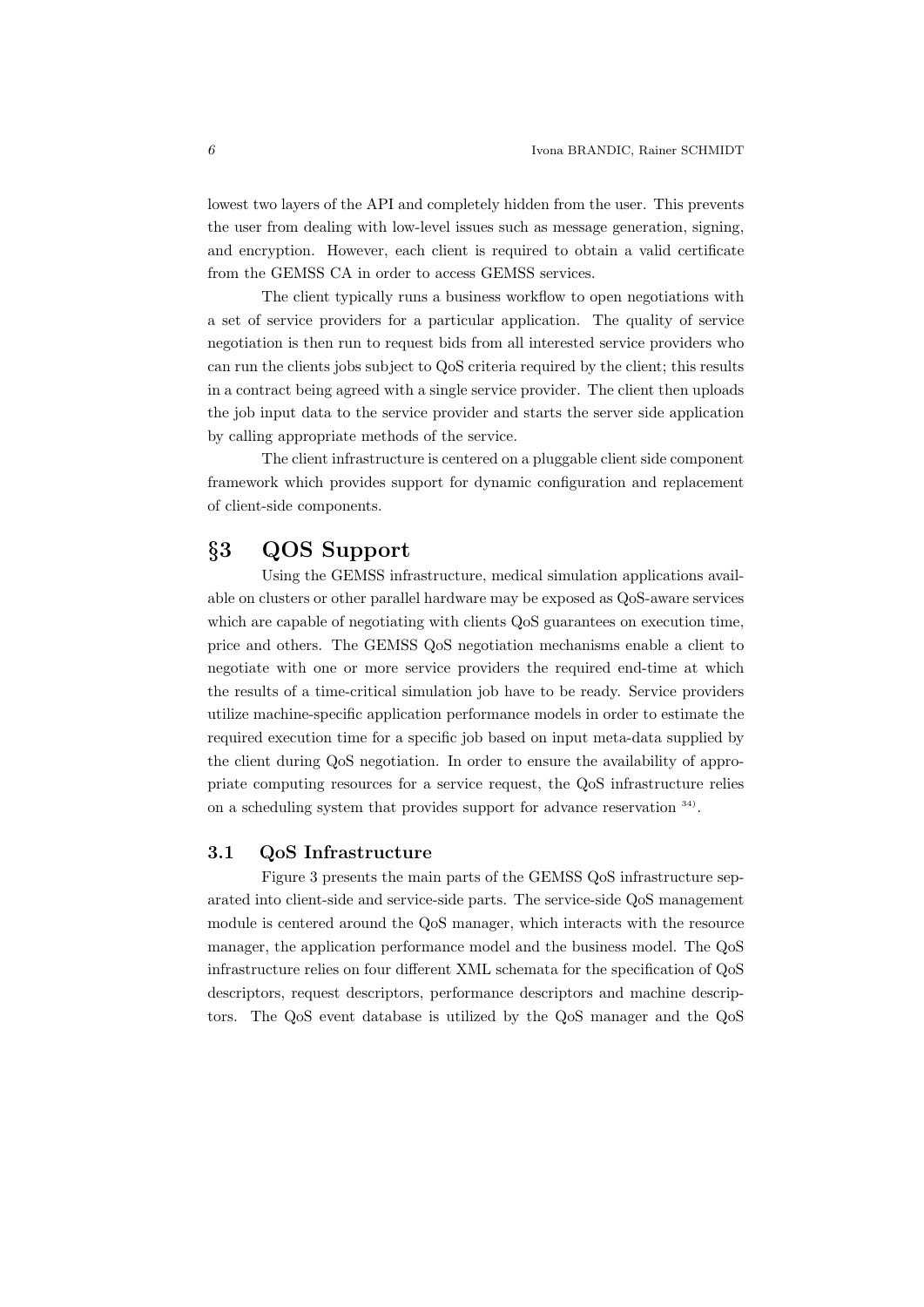Fig. 3 GEMSS QoS infrastructure.

monitoring service to store and query specific QoS events. A client-side QoS negotiation component is provided for the development of client applications that interact with remote Grid services. It offers the QoS Proxy interface with methods for requesting, confirming and for canceling QoS contracts.

### 3.2 QoS Management Module

The QoS manager is the central server-side module of the QoS support infrastructure and provides the interface QoS with basic QoS negotiation operations. The QoS manager receives a QoS request from a client, checks whether the client's QoS constraints can be met, and generates a corresponding QoS offer which is returned to the client.

The QoS manager utilizes the application performance model to estimate the performance requirements (runtime, memory and disc requirements). The performance model takes as input a request descriptor and a machine descriptor and returns a performance descriptor. A request descriptor contains meta-data about a specific service request (e.g. mesh size, image resolution, etc.) supplied by the client during QoS negotiation. A machine descriptor contains machine specific information, usually specifying the number of processors, or a range of feasible processor numbers that should be used for executing an application. A performance descriptor comprises information on job capacity estimations including runtime, disc requirements and memory requirements.

Since in general, it will not be possible to build an analytical model which allows for precise predictions of memory and computing time requirements for all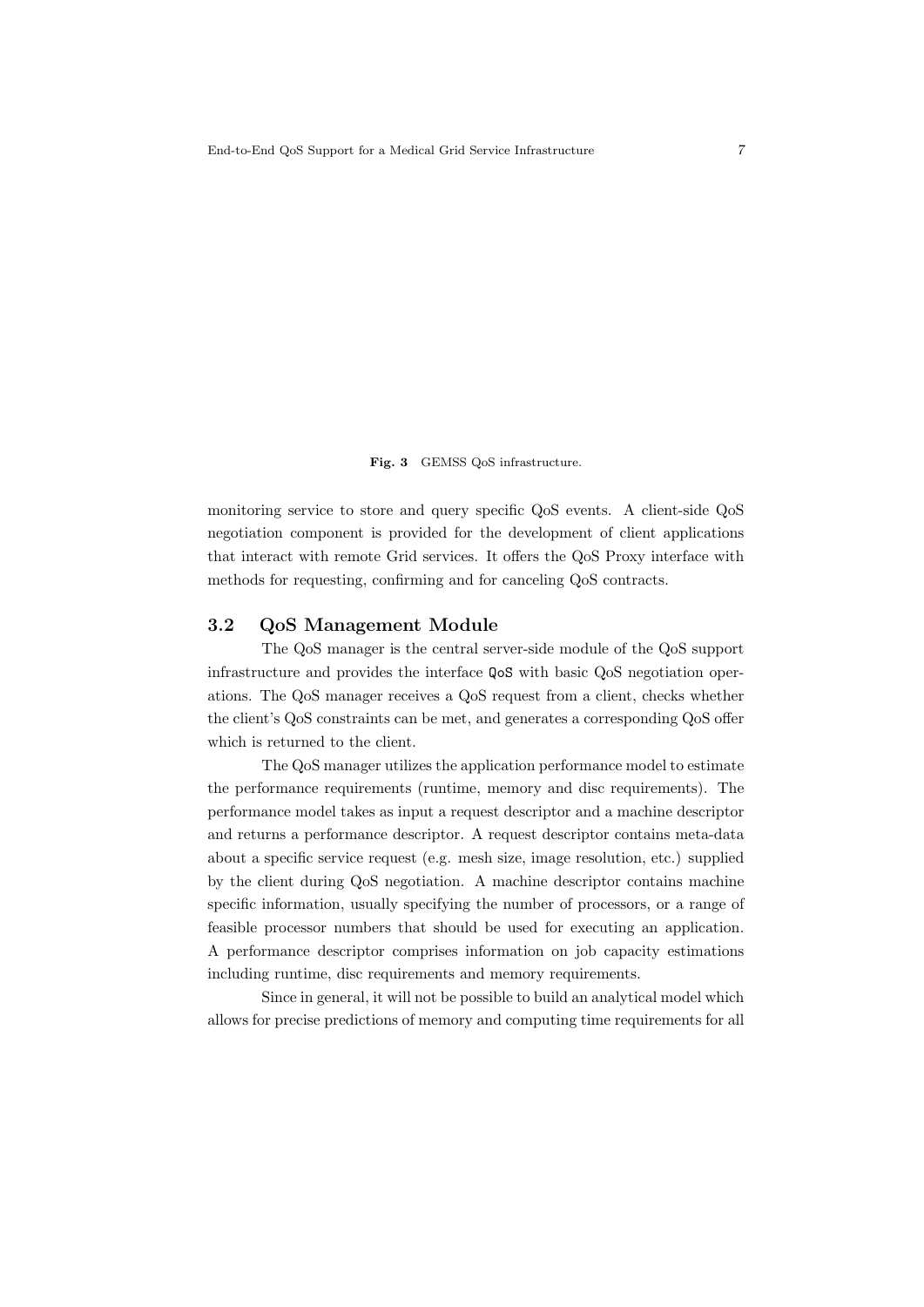applications, GEMSS does not prescribe the nature of a performance model. For applications where an analytical performance model is not feasible, for example, a data base may be used, relating typical problem parameters to resource needs like main memory, disk space and runtime.

The resource manager module realizes a high level interface to an underlying scheduling system which has to provide support for advance reservation, The GEMSS infrastructure currently supports the use of two schedulers that offer advanced reservation, NEC's COSY scheduler  $11$  and the Maui scheduler  $27$ . The resource manager provides methods for requesting and for confirming temporary reservations, for canceling reservations, for job submission and for inquiring information about a submitted job.

The service provider's business model defines a generic mechanism to calculate a price based on estimated resource allocation. A concrete business model implementation has to be provided by the service provider. Within GEMSS two different pricing models have been realized, a fixed price telephone pricing model where users are charged at a prearranged CPU hour rate, and a dynamic pricing model where the CPU hour rate is dependent on the current load levels the service provider is experiencing.

It should be noted that advance reservation may be in conflict with a service provider's desire to maximize the utilization of its resources. In GEMSS, however, the focus has been on the realization of mechanisms to ensure a client's QoS requirements with respect to response time and price. As a consequence, mechanisms for balancing the tradeoff between advance reservation and resource utilization have not been addressed within the GEMSS project.

#### 3.3 Basic QoS Negotiation

The basic QoS negotiation as shown in Figure 4 is based on a requestoffer model where a client requests offers from service providers. If the client agrees to an offer, it is signed by both parties resulting in a QoS contract.

In an initial task the client may access a GEMSS registry service to obtain a list of candidate services. The client then invokes for each candidate service the operation requestQosOffer, passing along a request descriptor with input meta data and a QoS request document with the required QoS constraints. On the service side, the QoS manager executes the performance model with the request descriptor as input and compares the estimated execution time in the resulting performance descriptor with the time constraints specified in the QoS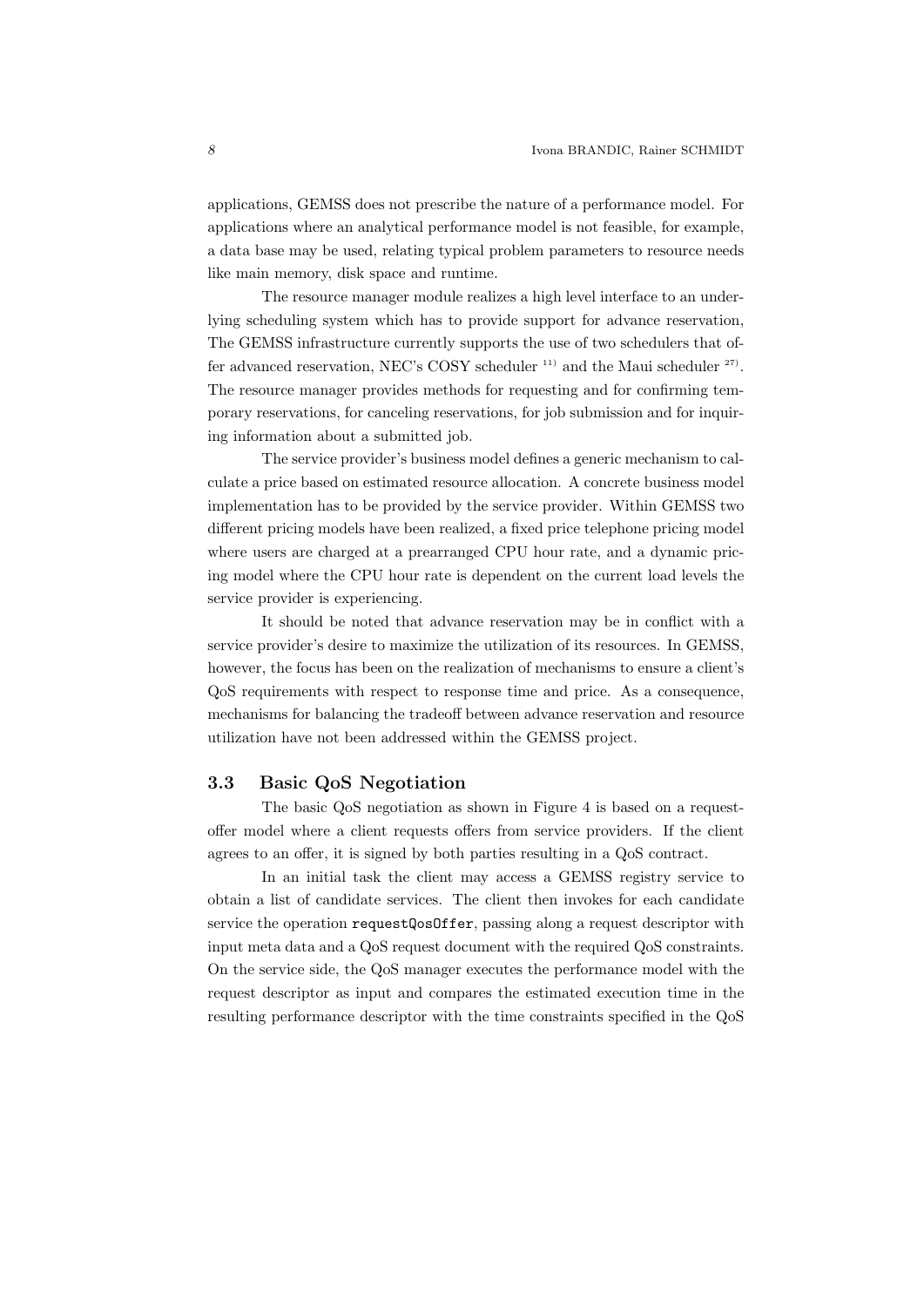#### Fig. 4 Basic QoS Negotiation Scenario

request. If the client's execution time constraints can be met, the QoS manager instructs the resource manager to check whether the required resources can be made available by invoking the operation getResourceDsc passing along the performance descriptor and the QoS request document. The resource manager contacts the scheduler to check whether the required resources as specified in the performance descriptor (number of processors for the estimated runtime) can be made available within the time frame (begin time, end time) specified in the client's QoS request. If this is possible, a temporary reservation is made with the scheduler and a corresponding resource descriptor is returned. The QoS manager then executes the business model, passing as argument the resource descriptor, to determine if the price for the required resources is within the client's price constraints. If the price constraints can be met, the QoS manager generates a corresponding QoS offer, and returns it to the client. If the time or price constraints cannot be met, the QoS manager may repeatedly execute the performance model with a different number of processors. If the client's QoS constraints cannot be met at all, no offer is generated.

On the client side, the QoS offers from different service providers are received and analyzed. The client confirms the best offer, or, if it is not satisfied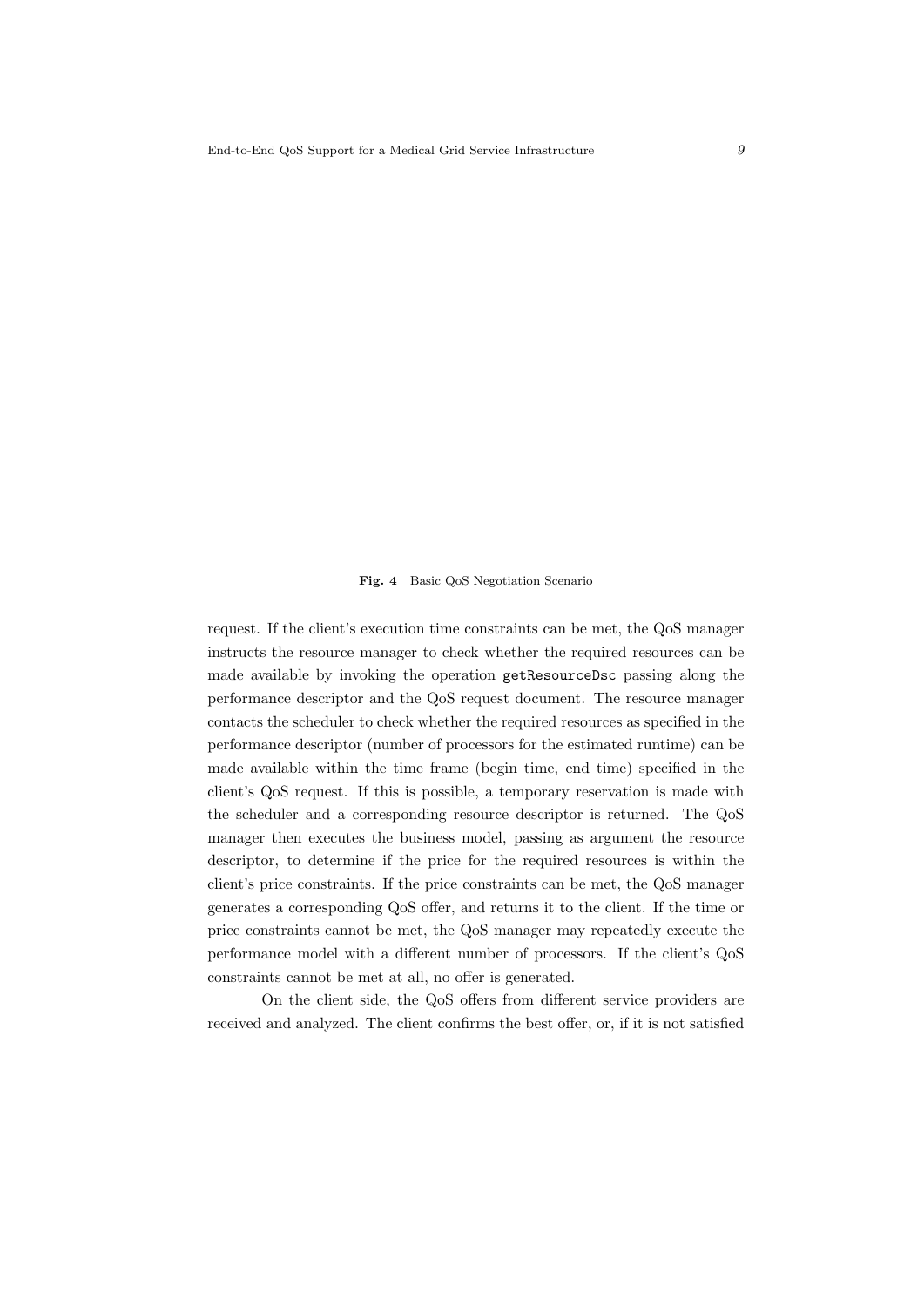with the offered QoS constraints, may set up a new QoS request with different constraints and start a new negotiation. If the client confirms an offer, the QoS manager confirms the temporary resource reservation made for the offer, signs the QoS contract and returns it to the client.

Within the GEMSS project also more sophisticated negotiation strategies based on auction models have been realized, a description of which is beyond the scope of this paper.

#### 3.4 QoS Descriptors - WSLAs

A QoS descriptor, as used in GEMSS during QoS negotiation, is an XML-based document representing a (potential) agreement on a single service usage between a service consumer (client) and a service provider, following the Web Service Level Agreement (WSLA) specification <sup>40)</sup> developed by IBM. Depending on the state of a QoS negotiation, a QoS descriptor either is a QoS request, a QoS offer, or a QoS contract.

QoS descriptors consist of three main parts: parties, service definition, and obligations. The parties section comprises information about the signatory parties involved, which is usually extracted from the GEMSS certificates of users and service providers, respectively. The service definition section contains the actual subject matter of the agreement by defining all operations subject to the agreement and a set of SLA parameters, usually comprising the begin time, end time, and price of a job execution. Furthermore, the service definition section specifies the overall contract duration and a metric for each parameter. The obligations section contains a list of objectives. Each objective is linked to an obliged party, has an according validity and defines an expression that is associated with a defined SLA parameter. For example, the SLA parameter price has to be equal to 5 EUR or the end time of the job execution must not exceed 19 May 2007, 11:00 CET.

### §4 Security and Legal Aspects

The use of Grid technology in the life sciences sector raises significant legal and security issues. The GEMSS project examined both the legal and security framework in which Grid technology may be exploited <sup>29)</sup>. Our legal study analyzed the pertinent European regulations from the viewpoint of privacy protection with regards to the processing of patient data by means of Grid services. This analysis allowed us to draw up the common legal framework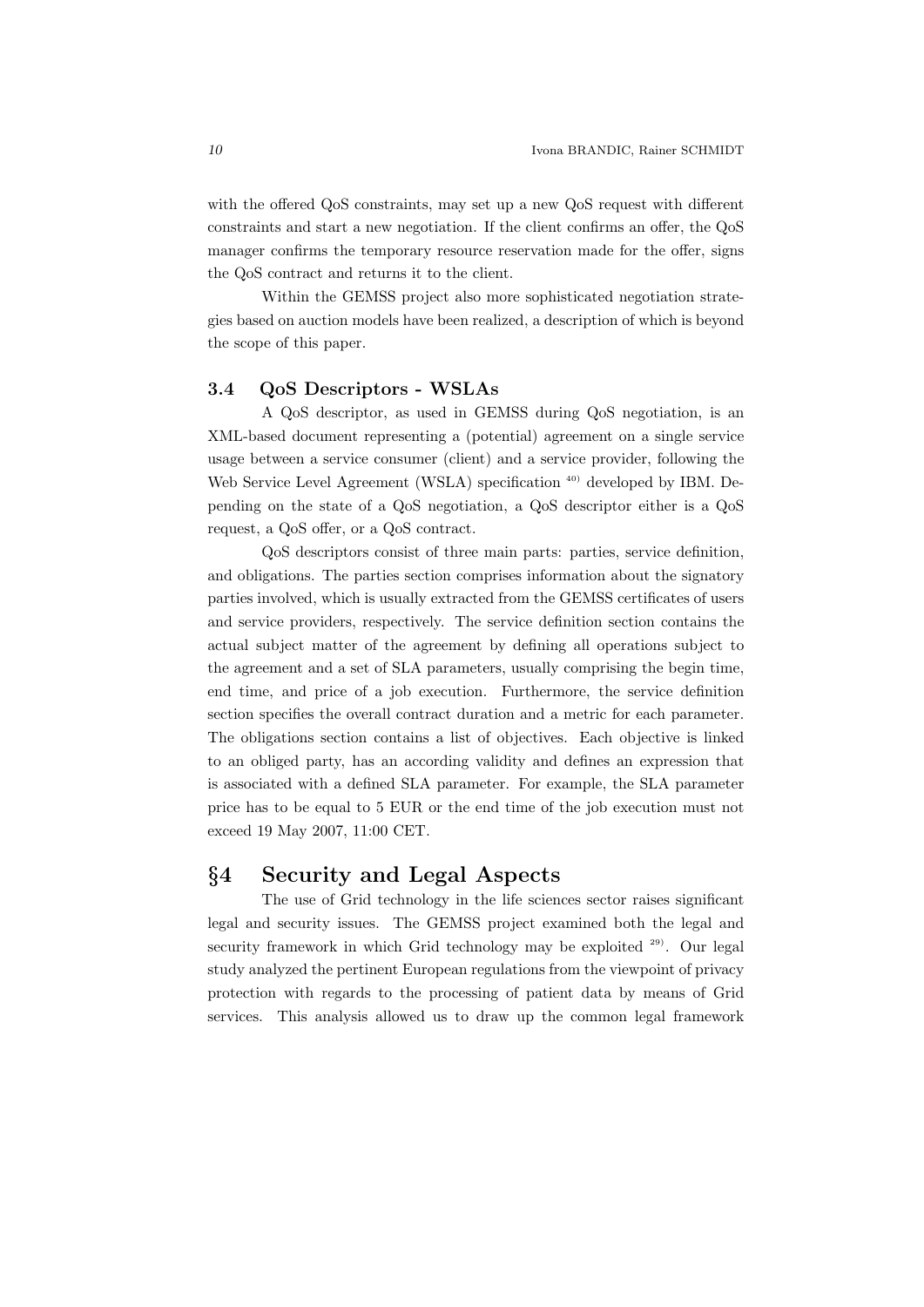under which GEMSS applications can be developed in Europe. Moreover, we developed technical and procedural security solutions for GEMSS, and proposed a methodology for assessing a specific site's security.

#### 4.1 EU Privacy law regarding medical services

The EU Directive 95/46 applies to medical simulation services since, according to its article 3.1, it applies to wholly or partly automated processing of personal data  $20$ . According to this directive, a medical imaging service, for example, would contain a patient, some personal data (images that need reconstruction), a controller (eg. legal representative from a UK hospital), a processor (eg. legal representative from an Austrian service provider) and an electronic register (Grid service registry). Directive 95/46 makes it clear that any patient data, sent to the service provider via the Internet, is personal data since it is related to a well-identified natural person. If the data sent via the Internet is not directly nominative, but can via some code be attributable to an identified person, it is also personal data. The transmission via the Internet and subsequent processing by a service provider constitute sets of operations performed upon personal data by automated means.

When processing personal data on behalf of the controller, the GEMSS service provider acts as a processor. The controller must thus choose a processor who provides sufficient guarantees in respect of the technical and organizational measures governing the processing to be carried out. The controller must ensure compliance with those measures. All processors must therefore be governed by a contract or legal act binding the processor to the controller, and stipulating in particular that the processor shall act only on instruction from the controller.

#### 4.2 Best practice security for a medical Grid

The GEMSS Grid infrastructure is capable of providing a high degree of security for the processing of personal data. Our security mechanisms ensure the confidentiality and integrity of personal data, and that data processors are identified, authenticated and authorized. Our security solutions are based on a public key infrastructure, transport level security protocols, end to end message security standards and an authorization mechanism. Clients are not allowed shell access or to upload software, since the costs involved in securing this level of access to the service provider hardware are too severe. Along with an intrusion detection system these solutions provide GEMSS with security in depth.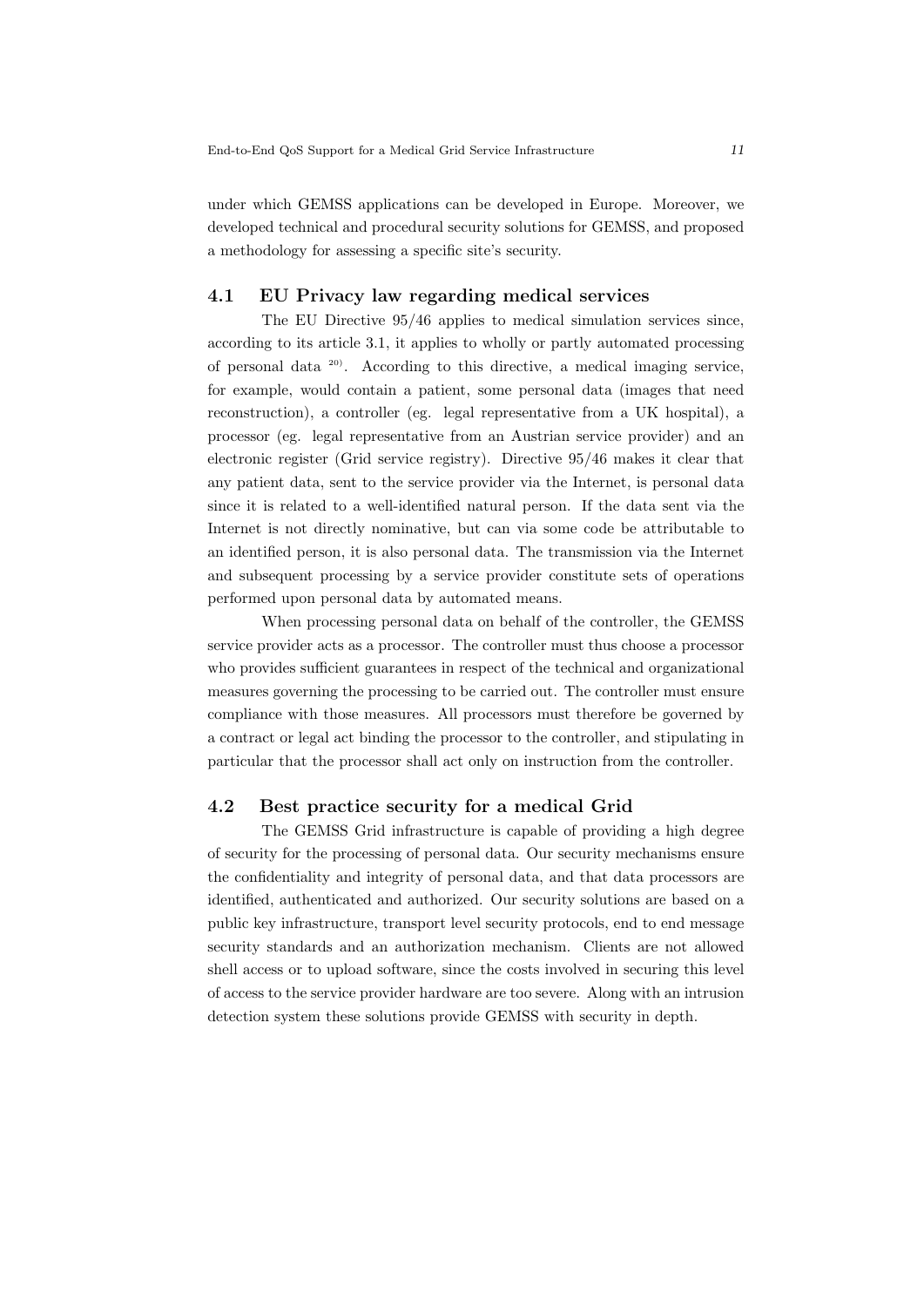A public key infrastructure (PKI) uses certificates to identify parties, employing asymmetric public key encryption and a trusted third party to control certificate issue and revocation. All GEMSS certificates are X.509 compliant 12) and are used by people or machines for authentication, identification and authorization purposes on the GEMSS Grid. The certificate policy and the certification practice statement of the GEMSS certificate authority ensure that certificates issued to people are in line with directive 1999/93EC of the European parliament and the council on a community framework for electronic signatures  $13$ .

We have set-up intermediate demilitarized zones (DMZ's) at our service provider's sites, which forward relevant messages to more protected internal network domains. Demilitarized zones provide a buffer zone, so should a hacker gain access to computers with public IP addresses they would still need to discover and access computers with private internal IP addresses. Transport level security involves the basic security and encryption mechanisms involved with transmitting data over the Internet. We authenticate our communication paths using the HTTPS protocol, allowing our data to be transmitted confidentially. Within the GEMSS Grid both clients and service providers are protected by firewalls, and as such belong to different trust domains.

End-to-end security protocols apply a security policy to ensure that the message originator is authenticated, that the message itself has not been tampered with and for mutual authentication. Our end-to-end security mechanisms are based on the Web Service Security specifications 41). In GEMSS we use certified identities to determine the right of access to selected services and resources. The access rights associated with a certified identity are assigned according to the applied business process, and enforced through a service-level dynamic access control module. The GEMSS end-to-end security mechanisms are established between a client and a service. It is thus up to the service provider, to ensure appropriate security standards for accessing its local compute resources. As mentioned before, the compute resources used by a service provider to fulfill a service request are not visible to a client. Delegation of security credentials between different GEMSS service is not supported by GEMSS. For a more detailed description of the GEMSS security mechanisms the reader is referred to <sup>29)</sup>.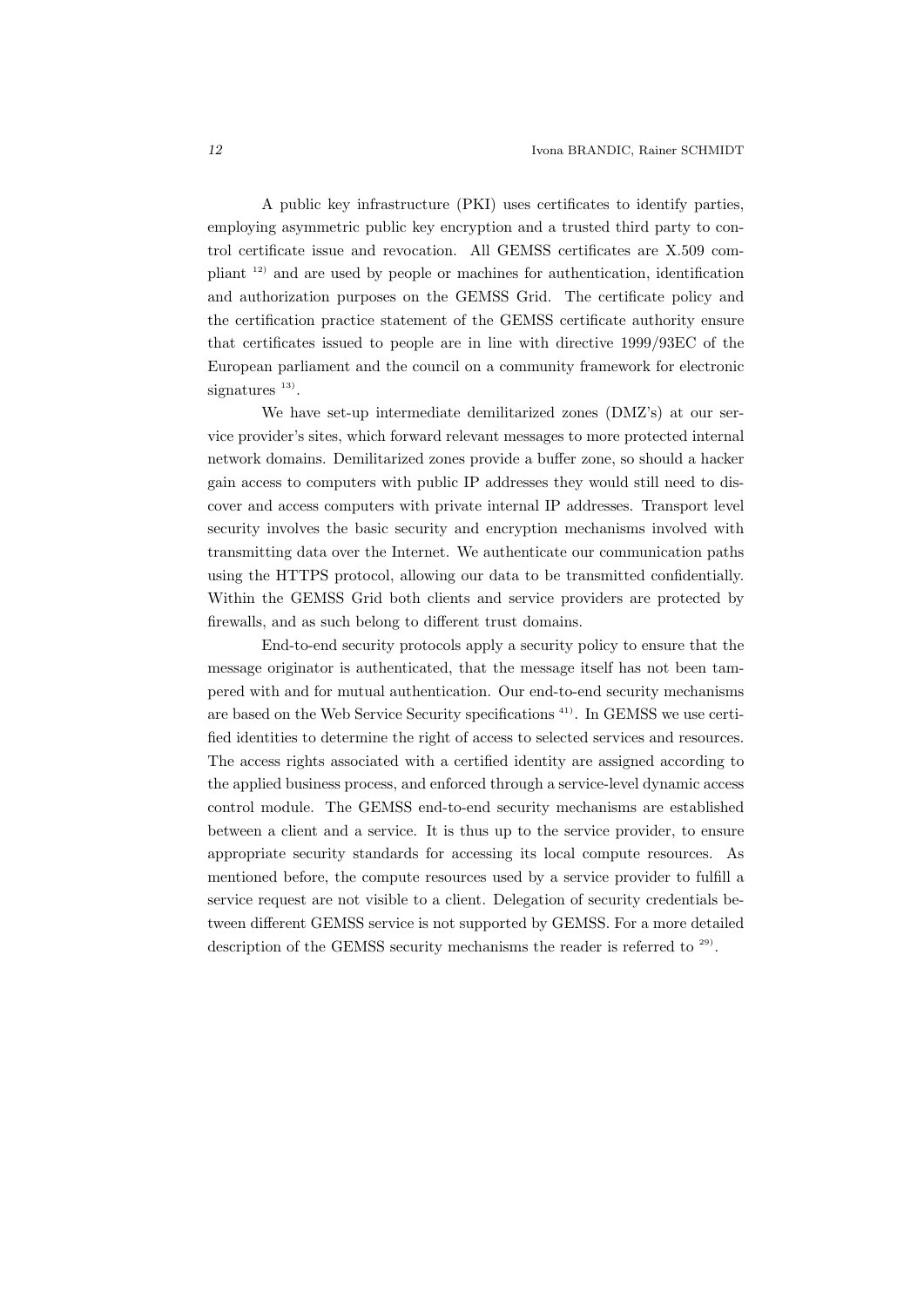## §5 Case Study - Medical Image Reconstruction

This section presents experimental results for a set of infrastructure tests performed with medical image reconstruction services for single photon emission computer tomography (SPECT). The parallel reconstruction kernel utilized within the SPECT service is based on a compute-intensive fully 3D ML-EM reconstruction algorithm  $^{3}$ , which has been implemented in C/MPI.

|             | Small    | Medium      | Big      |
|-------------|----------|-------------|----------|
| Resolution  | 128      | $128 - 256$ | 256      |
| Projections | 60       | $60 - 120$  | 120      |
| Slices      | $8 - 32$ | $64 - 128$  | 8 - 32   |
| Iterations  | $5 - 25$ | $5 - 25$    | $5 - 25$ |

Table 1 Job characteristics

For the evaluation we utilized 24 different SPECT jobs with varying job characteristics and input data, as listed in Table 1, which cover a range of use-cases an end-user wants to perform with the help of a medical Grid. A SPECT image reconstruction job can be characterized by its image resolution, the number of projections acquired from the CT or MRI scanner, the number of slices that should be computed for the output image volume, and the number of iterations to be performed. These parameters are the main input for the performance model and supplied by the client during QoS negotiation. Note that the QoS manager attempts to automatically determines the number of processors that should be used for a certain SPECT job in order to meet a client's time constraints by repeatedly executing the performance model with varying numbers of processors. Our test infrastructure comprised three 16 CPU clusters in different administrative domains for the deployment of the SPECT service and up to 10 different workstations and PCs for running SPECT clients. Table 2 shows the average measured runtime in minutes for the different classes of SPECT jobs on 2, 4, 8, and 16 processors, respectively.

In order to demonstrate the rational behavior of our QoS infrastructure we have devised a scenario with a single service provider, with a 16 CPU cluster, and clients submitting concurrently medium-sized SPECT jobs with the same characteristics. The runtime of these jobs is about 40 minutes on 2 processors, 21 minutes on 4 processors, and 12 minutes on 8 processors. All clients started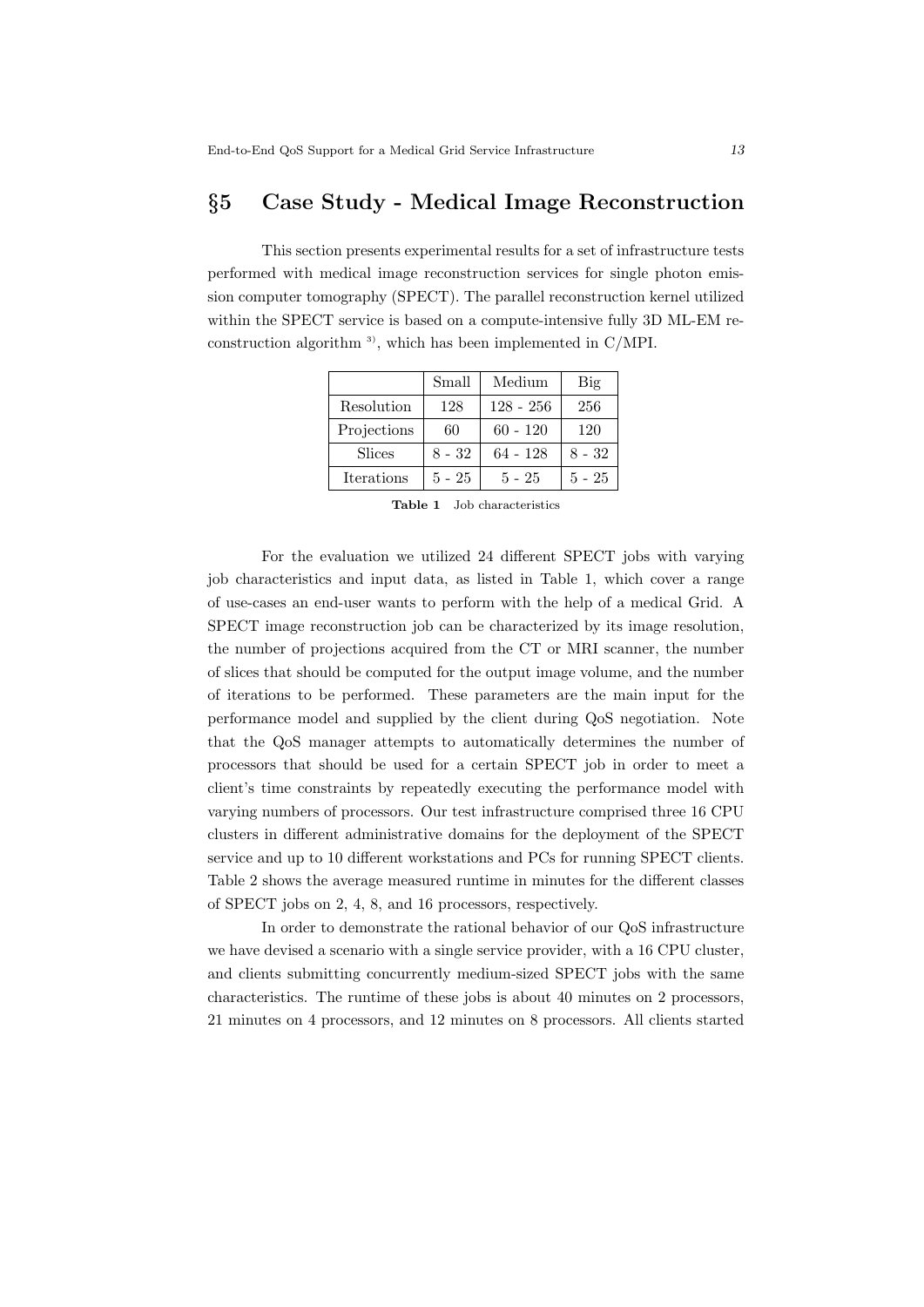| $\text{Nodes#}$ | Small | Medium | Big |
|-----------------|-------|--------|-----|
|                 | 13    | 40     | 130 |
|                 |       | 21     | 80  |
|                 | 5     | 12     | 53  |
| 16              |       |        | 41  |

Table 2 Average job runtimes in minutes

submitting jobs at time t0. As expected the QoS manager schedules the first eight jobs on 2 processors and starts them immediately. Since after 8 jobs the cluster is fully utilized, the QoS manager schedules the next four jobs on 4 processors, but with a later start time  $t_1 > t_0 + 40$  minutes. Finally, two more jobs are scheduled on 8 CPUs and an even later start time  $t2 \geq t0+52$  minutes. After this, no more offers were generated within this time slot.

For proving the evidence that the infrastructure works properly in a more complex setting, we conducted a stress test with three service providers and ten concurrently running clients. These clients randomly picked up a job set, defined their QoS constraints, queried a registry in order to determine the endpoints of our service providers, performed a sequential QoS negotiation with the service providers, agreed to the first matching offer, and initiated the transfer of input data and job execution. For this scenario we have performed three different test runs with clients requesting small (1), medium (2) and big (3) jobs as characterized in Table 1. Moreover, we have configured the clients to select their QoS constraints randomly from 3 different types of preferences: (a) request a fast job execution, (b) request a medium time job execution or (c) request just the execution with a long time constraint. This scenario reflects three different kinds of user groups: one with a high priority of a fast job execution, one group with medium time constraints, and one group with no hard time constraints. Using this strategy, we concurrently started ten clients for each test  $(1)$  to  $(3)$ for a longer time period.

Table 3 summarizes the main results of these tests. The requested job count indicates how many jobs have been requested by all clients. The rejected job count indicates how many jobs the system was not able to provide an offer for because the QoS manager was not able to fulfill a client's time constraints. The number of errors shows how many jobs failed due to technical reasons explained later. Robustness is defined as the number of completed jobs divided by the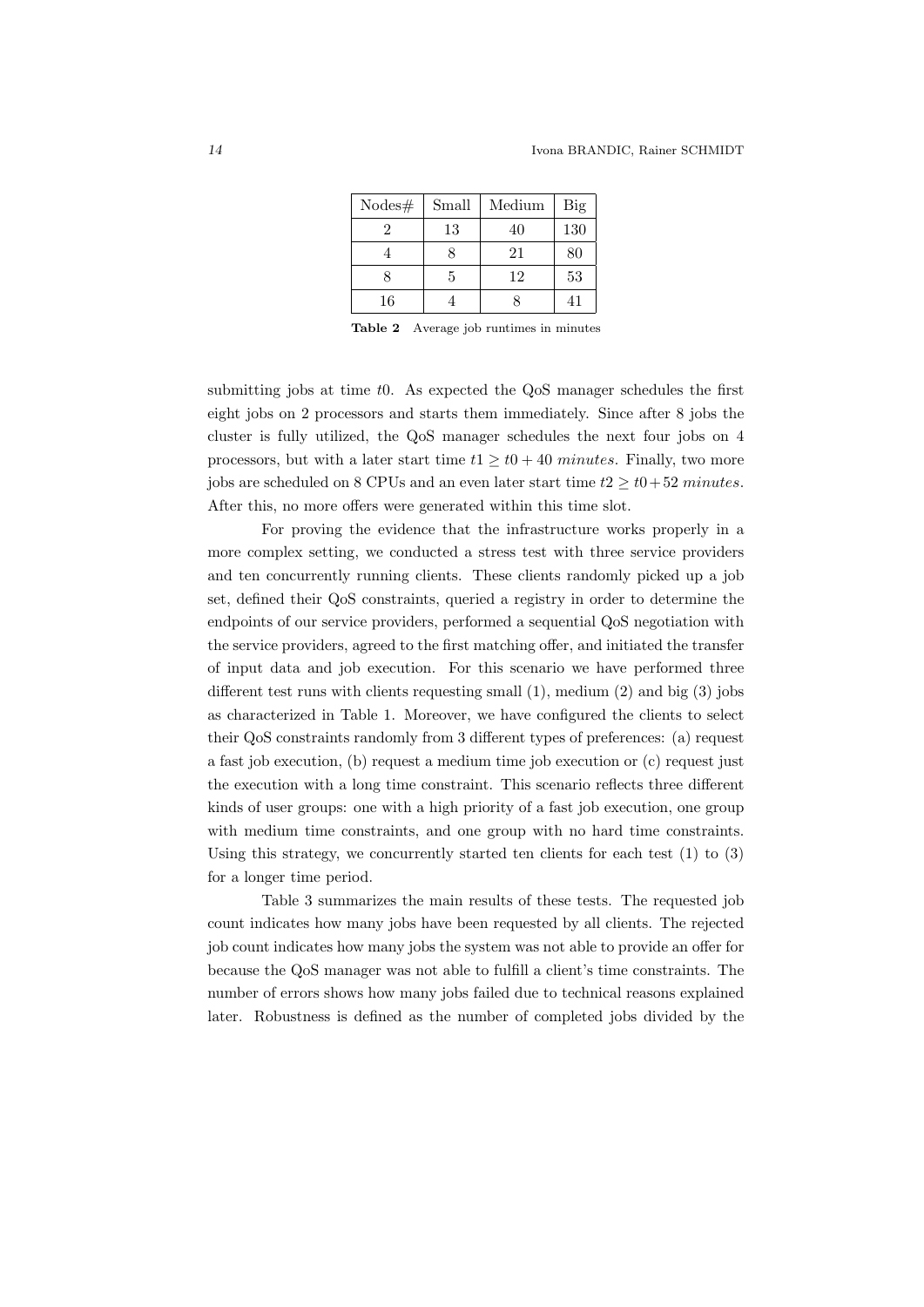|                       | Small Jobs | Medium Jobs | Big Jobs       |
|-----------------------|------------|-------------|----------------|
| Testbed uptime (h)    | 8,4        | 25,7        | 21,4           |
| Jobs requested        | 401        | 401         | 401            |
| Jobs rejected         | $\theta$   | 1           | 319            |
| QoS contract          | 401        | 400         | 82             |
| Errors                | 5          | 3           | $\overline{4}$ |
| Jobs completed        | 376        | 397         | 78             |
| Robustness            | 98.75%     | 99.25%      | 95.53%         |
| Throughput $(Jobs/h)$ | 46.94      | 15.42       | 3.66           |
| Avg. Perf. Model Acc. | 97.28%     | 97.62%      | 97.57%         |

number of submitted jobs, and throughput as the number of successfully finished jobs per hour. Moreover, the average accuracy of the performance model for estimating the required runtime has been measured.

Table 3 Summary of experimental results.

We can see from these experiments that the system operates stable over a longer period of time and handles most of the requests properly (i.e. robustness is high). The few errors that occurred can be attributed to two different problems that arose during the tests. The first problem was related to network timeouts while querying the QoS event database (i.e. on status queries). This may happen when other threads (associated with a different client) concurrently write to this database. As writing threads have priority, reading processes may time out too soon. A potential solution to this would be a fine tuning of the timeout settings. Another problem occurred on the client side if an interaction with the service could not be performed within the validity time frame of the security token. A solution to this problem would be to extend the validity of the security tokens of our end-to-end security implementation. Despite these few problems, our system shows satisfying behavior. The system was also able to cope with a number of errors. General network timeouts have been handled transparently by retries and failed negotiations have been balanced by other service providers.

As can also be seen from Table 3, the throughput tends to be higher when submitting a lot of small jobs, which also indicates a rational behavior, because smaller jobs are executed faster than bigger ones. The varying average utilization correlates to the number of requested jobs and the number of actually started jobs. In test 1, where all requested jobs could be handled by the system,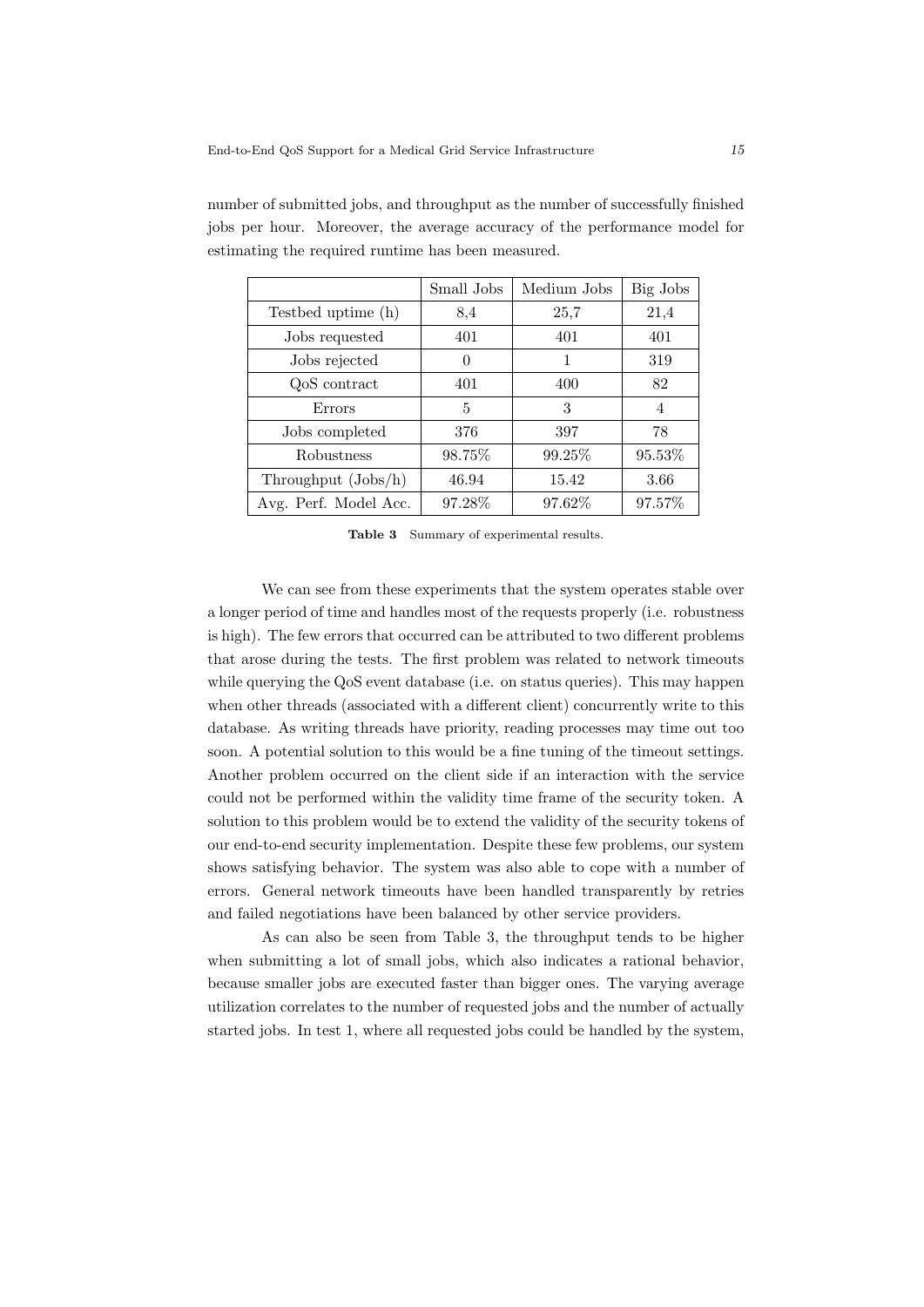the total utilization is smaller than in test 3, where a lot of jobs have been rejected by the system because of capacity constraints. Finally, our results show that the accuracy of the SPECT performance model is very high and the system has not failed due to inaccurate performance predictions.

### §6 Related Work

Standard Web Service technologies have now been adopted as the base middleware technology by many Grid computing environments including Globus GT4<sup>18)</sup>, gLite<sup>15)</sup>, OMII<sup>31)</sup> and Unicore<sup>37</sup>. The Open Grid Service Architecture (OGSA 14)) outlines the vision for a service level management and attainment model based on a generic control loop pattern, however, this vision has not yet been realized in available Grid environments. The OGSA specification mainly discusses system-level QoS assurance (i.e. of the overall Grid infrastructure) while our work presented here focuses on end-to-end QoS support at the application level for individual Grid services.

The work presented in 28) deals with a QoS based Web services architecture. The system consists of QoS-aware components which can be invoked using a QoS negotiation protocol. As opposed to our work, this system does not deal with the Grid-provision of HPC applications. Several projects have proposed economy-based Grid systems 10, 19). Buyya proposed a Grid Architecture for Computational Economy (GRACE) providing a generic way to map an economic model into distributed system architecture and the Grid resources broker (Nimrod-G) supporting deadline and budget based scheduling of Grid resources. The GRIA 33) QoS infrastructure utilizes a performance estimation service which relies on a workload estimation model to predict the execution time of a job using application specific parameters, and on a capacity estimation model to estimate the execution time of a submitted job using resource specific parameters.

There are a number of other Grid projects related to life sciences that deal with bio-medical applications, including the EU BioGrid Project  $\epsilon$ <sup>6</sup>), the OpenMolGRID Project 32), EU MammoGrid Project 26), the UK e-Science my-Grid Project  $30$  and the US BIRN initiative  $9$ , too name a few. While most of these projects focus on data management aspects, the GEMSS project focuses on the computational aspect of the Grid, with the aim to provide hardware resources and HPC service across wide area networks in order to overcome time or space limitations of single HPC systems. Other projects in the bio-medical field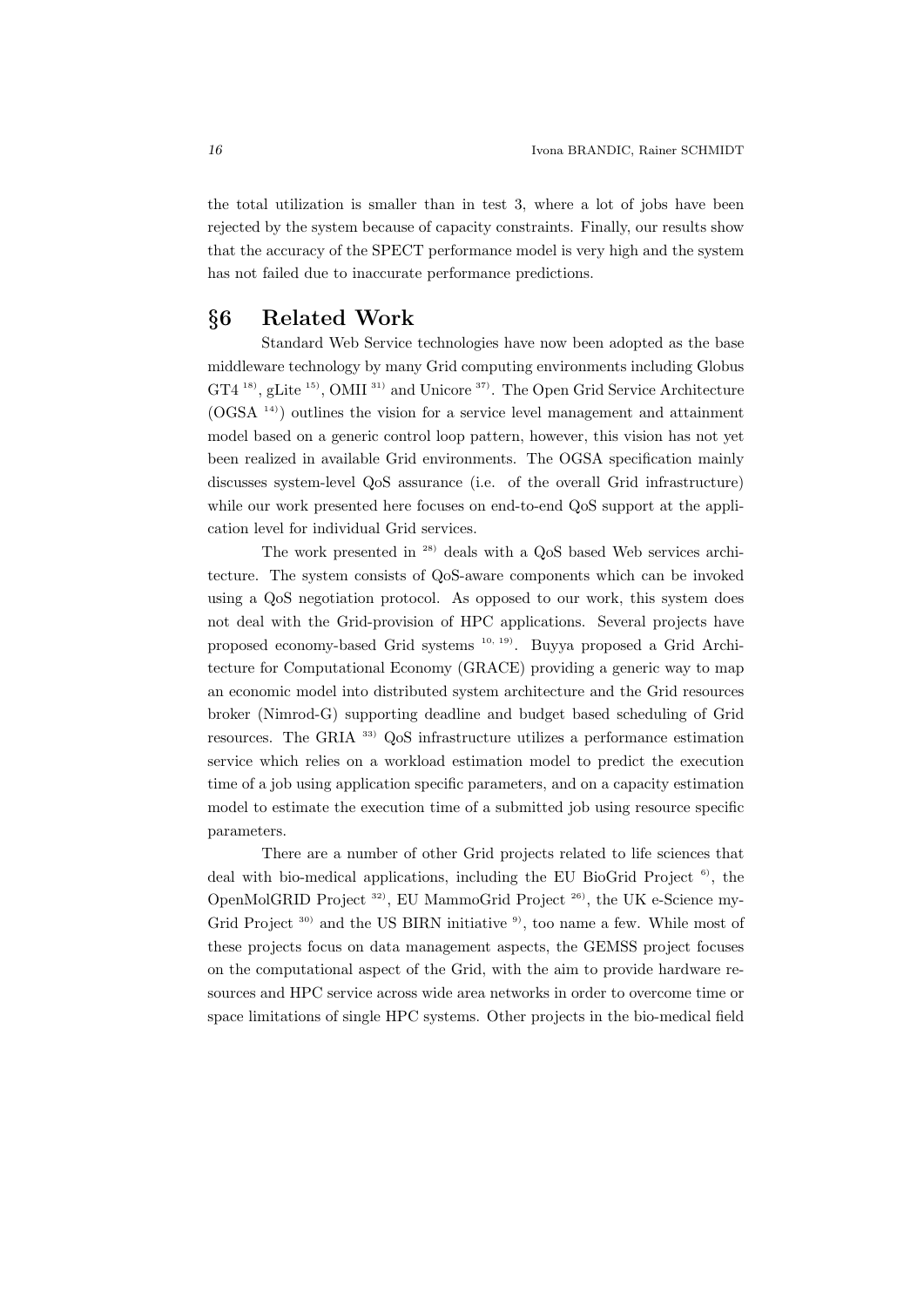which also focus more on the computational aspect of the Grid include the Swiss BiOpera Project<sup>7</sup>, the Japanese BioGrid Project<sup>6</sup>, and the Singapore BioMed Grid<sup>8)</sup>. However, none of these Projects addresses the issues of application-level end-to-end QoS support.

### §7 Conclusions

In this paper we presented a generic QoS support Grid infrastructure targeting the on-demand provision of medical simulation applications that has been realized in the context of the EU Project GEMSS. The QoS infrastructure relies on a reservation based approach to QoS coupled with application specific performance models, advance reservation mechanisms, and client-driven negotiation of service level agreements. The GEMSS Grid provides guarantees to clients regarding quality of service, and the legal and security framework needed to provide a platform for future exploitation. The GEMSS project has demonstrated the potential of Grid technology to provide medical practitioners and researchers with access to advanced simulation and image processing services for improved pre-operative planning and near real-time surgical support. However, more work with respect to security, trust and business models will be required until Grid technologies can be utilized within day-to-day clinical practice.

The Grid technology developed in the course of the GEMSS project is being utilized and further developed within the EU Project Aneurist<sup>2</sup>, which aims to create an IT infrastructure for the management of all processes linked to research, diagnosis and treatment development for complex and multi-factorial diseases. Although the GEMSS infrastructure has been developed with a focus on medical applications, it is applicable to other application domains in science and engineering where compute intensive applications should be provided as services that are accessible on-demand by clients over the Internet.

### References

- 1) Apache Tomcat. http://jakarta.apache.org/tomcat/
- 2) Aneurist Integrated Biomedical Informatics for the Management of Cerebral Aneurysms. EU IST Integrated Project IST-2004-027703. http://www.aneurist.org/
- 3) W. Backfrieder, M. Forster, S. Benkner, G. Engelbrecht. Locally Variant VOR in Fully 3D SPECT within A Service Oriented Environment. Proceedings of the International Conference on Mathematics and Engineering Techniques in Medicine and Biological Sciences, CSREA Press, p. 216-221, Las Vegas, USA, June 2003.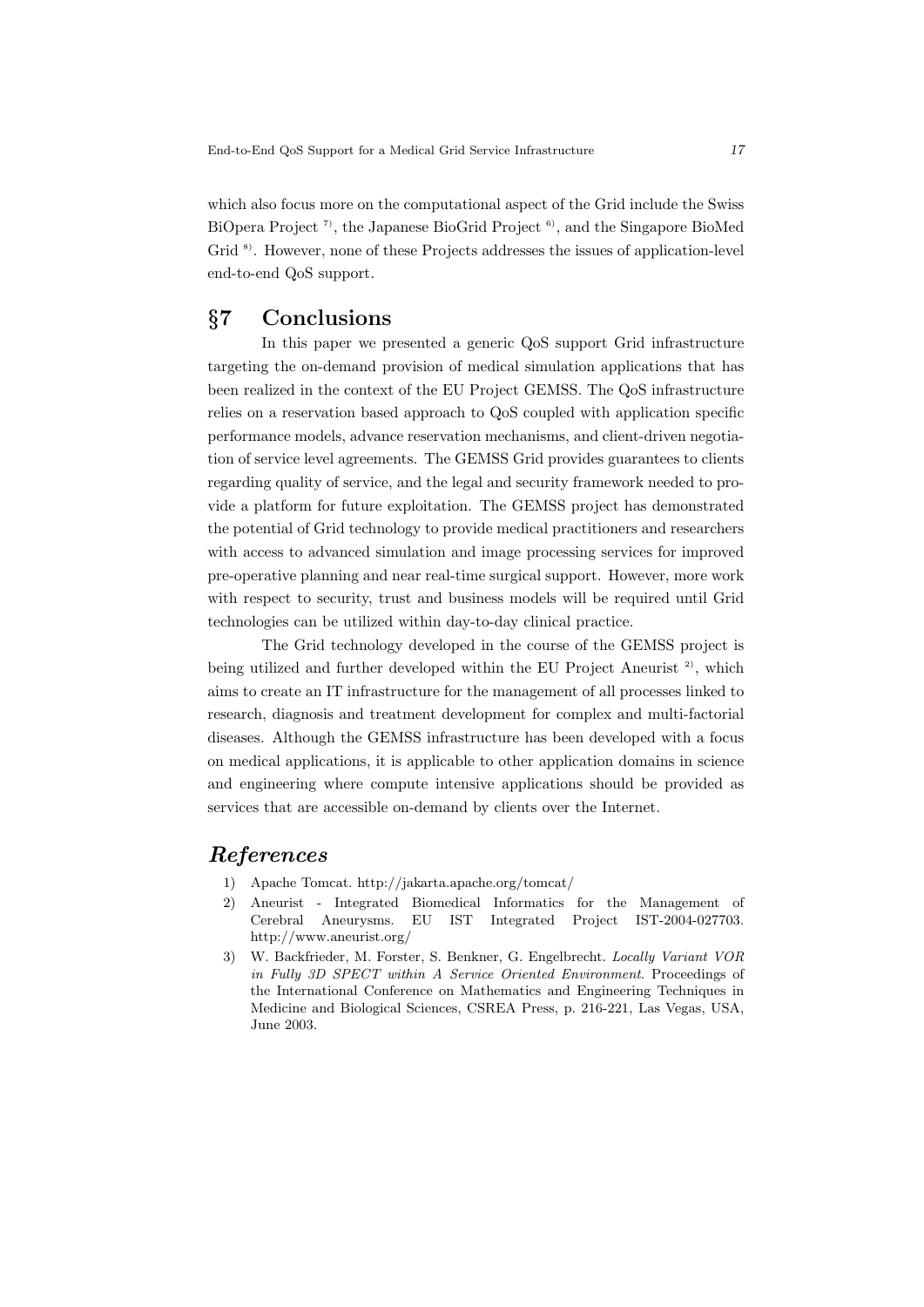- 4) S. Benkner, G. Berti, G. Engelbrecht, J. Fingberg, G. Kohring, S.E. Middleton, R. Schmidt. GEMSS: Grid Infrastructure for Medical Service Provision. Journal of Methods of Information in Medicine, Vol. 44, 2005.
- 5) S. Benkner, I. Brandic, G. Engelbrecht, R. Schmidt. VGE A Service-Oriented Grid Environment for On-Demand Supercomputing. Proceedings of the Fifth IEEE/ACM International Workshop on Grid Computing (Grid 2004), Pittsburgh, PA, USA, November 2004.
- 6) The BioGrid Project. http://www.bio-grid.net/index.jsp
- 7) BiOpera Process Support for BioInformatics. ETH Zrich, Department of Computer Science. http://www.inf.ethz.ch/personal/bausch/bioopera/main.html
- 8) BiomedGrid Consortium. http://binfo.ym.edu.tw/grid/index.html
- 9) The Biomedical Informatics Research Network. http://www.nbirn.net
- 10) R. Buyya. "Economic-based Distributed Resource Management and Scheduling for Grid Computing", Ph.D Thesis, Monash University, Melbourne, Australia, 2002.
- 11) J. Cao, F. Zimmermann. "Queue Scheduling and Advance Reservations with COSY", Proceedings of the International Parallel and Distributed Processing Symposium, Santa Fe, New Mexico, 2004
- 12) S. Chokhani, W. Ford, R. Sabett, C. Merrill, S. Wu. Internet X.509 Public Key Infrastructure Certificate Policy and Certification Practices Framework, http://www.ietf.org/rfc/rfc3647.txt, The Internet Society, 2003.
- 13) European Parliament. Directive 1999/93 on a Community Framework for Electronic Signatures. Official Journal of the European Communities, 19/01/2000 : L013, 0012-0020.
- 14) I. Foster et al. The Open Grid Services Architecture, Version 1.5., Open Grid Forum, GFD-I.080, July 2006. http://forge.gridforum.org/projects/ogsa-wg
- 15) F. Gagliardi, B. Jones, and E. Laure. The EU DataGrid Project: Building and Operating a large scale Grid Infrastructure. In B. Di Martino, J. Dongarra, A. Hoisie, L.Y. Yang, and H. Zima, editors, Engineering the Grid: Status and Perspective. American Scientific Publishers, January 2006.
- 16) A. Gill, M. Surridge, G. Scielzo, R. Felici, M. Modesti, G. Sardu. RAPT: A Parallel Radiotherapy Treatment Planning Code. In: Liddell H, Colbrook A, Hertzberger B, Sloot P, editors. High Performance Computing and Networking Europe, Lecture Notes in Computer Science: Springer; p. 183-193, 1996.
- 17) The GEMSS Project: Grid-Enabled Medical Simulation Services, EU IST Project, IST-2001-37153, http://www.gemss.de/
- 18) The GLOBUS Toolkit, http://www.globus.org/
- 19) The GRASP Project. http://eu-grasp.net/
- 20) J.A.M Herveg, Y. Poullet. Directive 95/46 and the use of GRID technologies in the healthcare sector: selected legal issues. Proceedings HealthGrid 2003, pp. 229-236, Lyon, France, January 16-17, 2003.
- 21) The Japanese BioGrid Project. http://www.biogrid.jp/
- 22) D. M. Jones, J. W. Fenner, G. Berti, F. Kruggel, R. A. Mehrem, W. Backfrieder, R. Moore, A. Geltmeier. "The GEMSS Grid: An evolving HPC Environment for Medical Applications", Proceedings HealthGrid 2004, Clermont-Ferrand, France, 2004.